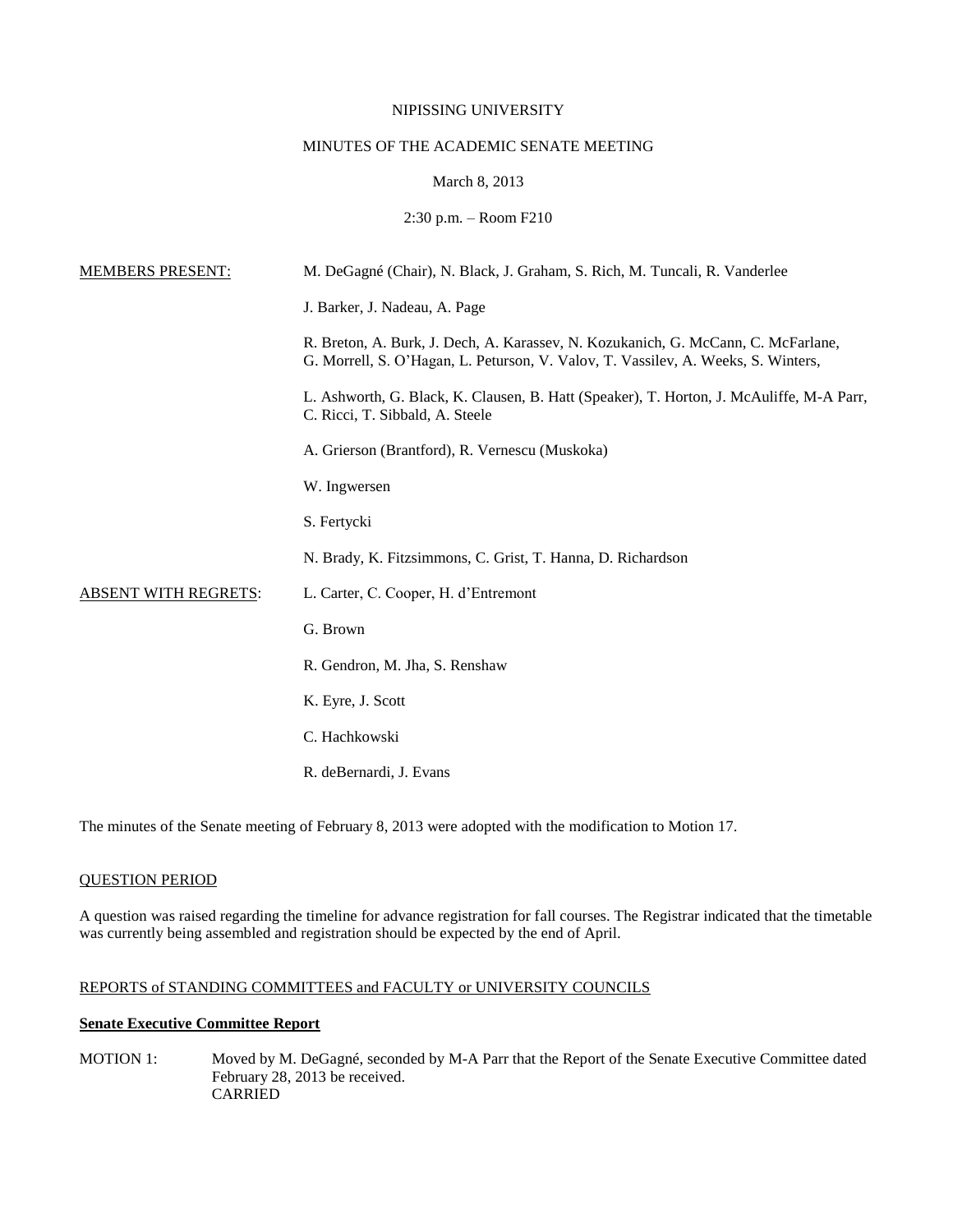## **Undergraduate Studies Committee Report**

| <b>MOTION 2:</b> | Moved by S. Rich, seconded by A. Page that the Report of the Undergraduate Studies Committee dated<br>February 7, 2013 be received.<br><b>CARRIED</b>                                                                                                                               |
|------------------|-------------------------------------------------------------------------------------------------------------------------------------------------------------------------------------------------------------------------------------------------------------------------------------|
| <b>MOTION 3:</b> | Moved by S. Rich, seconded by A. Page that Senate approve the additional prerequisites for the clinical<br>practica as outlined in the supporting documentation.<br><b>CARRIED</b>                                                                                                  |
| <b>MOTION 4:</b> | Moved by S. Rich, seconded by A. Steele that Senate receive the course expectations for Biology and<br>Chemistry.<br><b>CARRIED</b>                                                                                                                                                 |
| <b>MOTION 5:</b> | Moved by S. Rich, seconded by J. Dech that Senate approve the addition of the following courses in<br>Biology as outlined in the attached document:<br>BIOL1911 - Introduction to Biology.<br>BIOL3127 - Human Sexuality<br>BIOL2127 - Molecular and Cell Biology<br><b>CARRIED</b> |
| <b>MOTION 6:</b> | Moved by S. Rich, seconded by S. O'Hagan that Senate approve the modification of the list of courses<br>associated with the Certificate in Environmental Management to reflect course code changes as outlined in<br>the attached document.                                         |

CARRIED

# **Schulich School of Education**

MOTION 7: Moved by S. Rich, seconded by A. Page that Senate approve the modifications of the Appeal Procedures for Observation and Practice Teaching courses as outline in the documentation. CARRIED

### OTHER BUSINESS

MOTION 8: Moved by J. Nadeau, seconded by S. Feretycki that Senate approve the addition of MKTG2127 Marketing for Managers to the BBA core of courses and remove from the Marketing stream requirements. CARRIED

#### AMENDMENT of BY-LAWS

MOTION 9: Moved by C. McFarlane, seconded by A. Burk that Article 1.2(e) of the Senate bylaws be modified as follows (changes in *italics):*

> "Designate" means a person formally delegated by an ex officio voting member of Senate to participate and vote on the member's behalf at all meetings of a specified Senate committee or subcommittee during any given year. *The Dean's designate shall be an individual in an academic position such as an Associate Dean; a Director; a Department, Division, or Section Chair; or, a Faculty member..*  CARRIED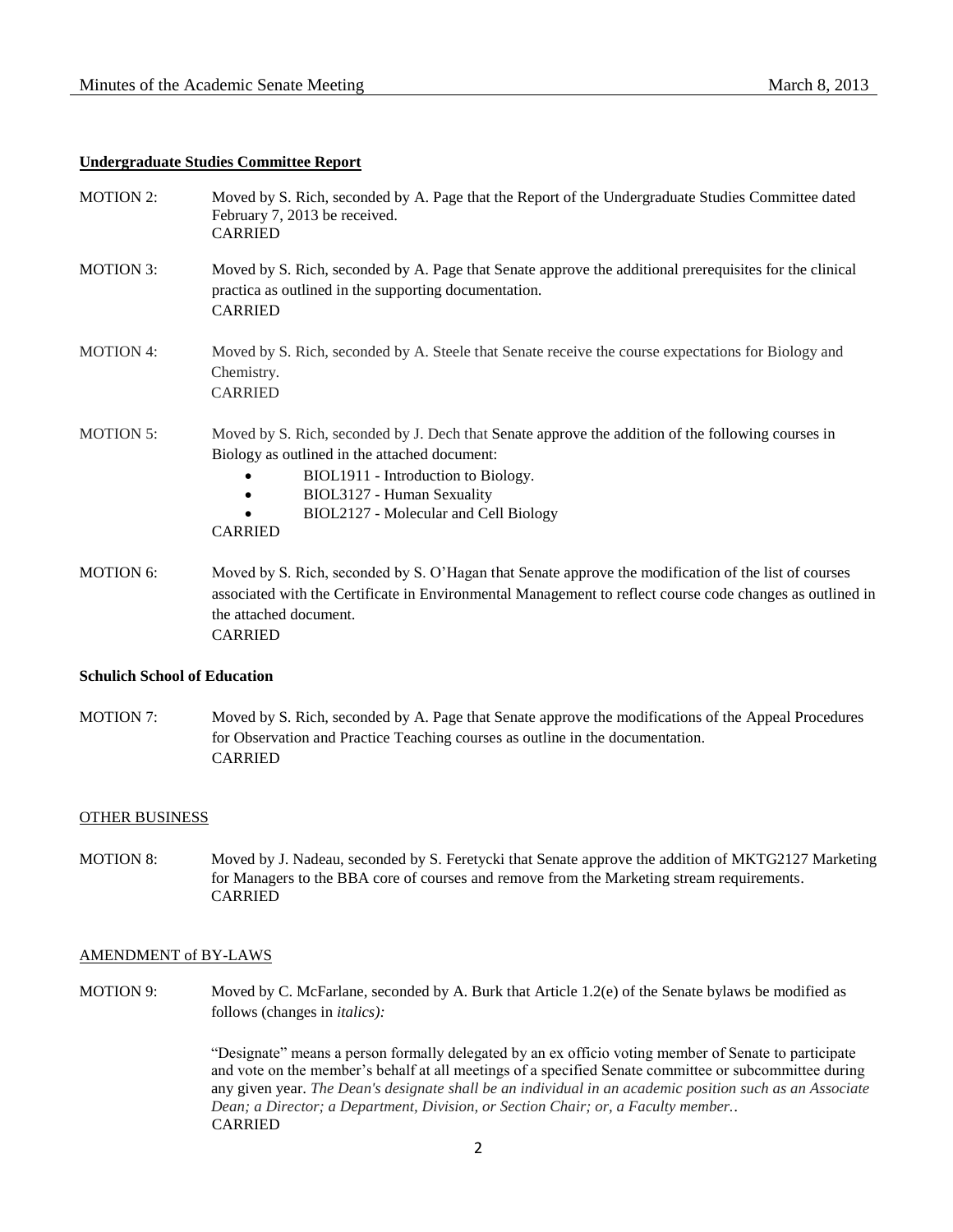MOTION 10: Moved by C. McFarlane, seconded by A. Burk that Article 10.3 Nipissing University Academic College (NUAC) be deleted from the Senate bylaws CARRIED

### NEW BUSINESS

- MOTION 11: Moved by M. DeGagné, seconded by A. Page that Senate move into an in-camera session. CARRIED
- MOTION 12: Moved by M. DeGagné, seconded by M. Tuncali that Senate move out of the in-camera session. CARRIED

### ANNOUNCEMENTS

The President reported that there was a teleconference earlier in the morning with the opportunity for Executive Heads to hear from the new Minister of Training, Colleges and Universities, Brad Duguid. It was indicated at this teleconference that the Strategic Mandate Agreements that have been read by HEQCO would soon be reviewed by the Minister.

The President was pleased to report that the strategic planning process is in the very preliminary stages. He noted that this process will not be cumbersome and will proceed with a very brief but direct and clear version of a strategic plan. He promises a fulsome discussion.

The President thanked the organizers for the successful International Women's Week activities and was especially pleased with the Gender Equality Lecture series.

The President also added that he had the opportunity to attend the Lieutenant Governor's First Nation's Forum and Idea exchange. This forum was co-facilitated by Laurie McLaren, Executive Director of the Office of Aboriginal Initiatives. The President hopes to work with partners in this area.

At the invitation of the President, Senator Graham, Registrar and Institutional Analyst provided a brief report on the status of applications to date. Direct entries from high schools are down 1.4% while applicants who have been out of secondary school for more than one year and wishing to enter year one is down 0.6%. Applicants seeking advanced standing are up 19%. There is an upward trend in first choice with high school applicants of 12% while advanced standing applicants who have listed Nipissing as first choice is up by 10%. Education applications are down 15.6%, a similar trend that is occurring across the province.

Senator Hanna, NUSU President, advised senators that frosh team interviews were in progress. He also noted that the incoming NUSU Executive were becoming involved in their new jobs early so they will be up to date once their term officially begins. Senator Hanna also reminded senators of the Dave Marshall Leadership awards on March 20. This ceremony recognizes students who make outstanding contributions to their program, campus or the community.